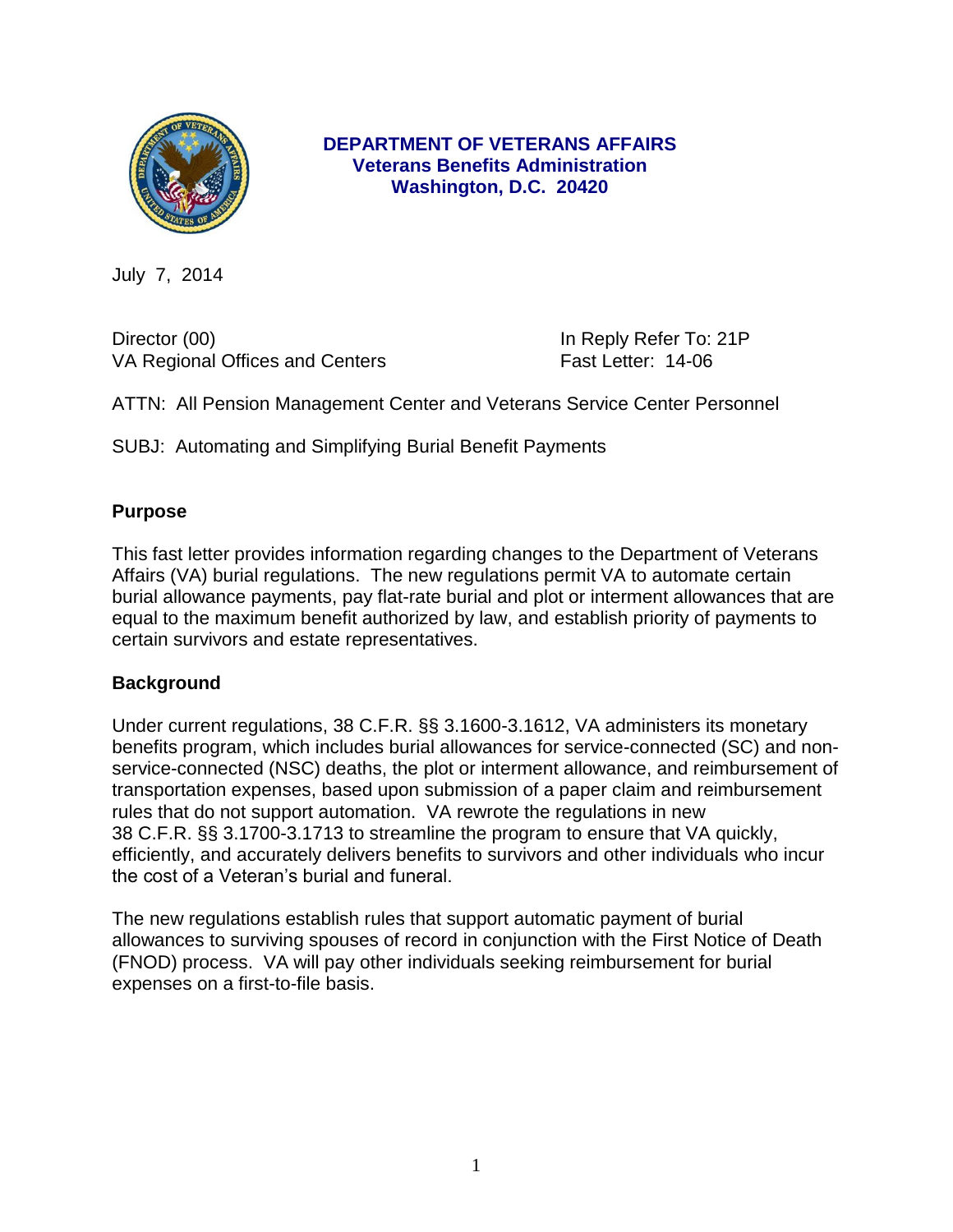Director (00)

## **Applicability and Effective Date**

The new regulations generally apply to burial benefit claims pending on or after the July 7, 2014, effective date. However, for priority of payments, the following specific applicability rules apply (*See* 38 C.F.R. § 3.1702):

- *FNOD received on or after July 7, 2014* Automatic payments to eligible surviving spouse of record (claim not required).
- *Burial benefit claim received on or after July 7, 2014* Payment to the first of the following individuals to file a claim for burial benefits: Veteran's surviving spouse, survivor of a legal union with the Veteran, Veteran's child, Veteran's parent, executor or administrator of the Veteran's estate, or a person acting for the Veteran's estate if there is no executor or administrator. Other individuals and entities, such as funeral homes, are eligible claimants only if the Veterans remains are unclaimed.
- *Burial benefit claim received before July 7, 2014* These are valid claims even though they may have been filed by a funeral home or a person who is not eligible under the new "first-to-file" rule for survivors and estate representatives.

## **Changes in the New Regulations**

## 1. *Eligible Claimants*

 *Current regulations*:

- Funeral director
- Any individual who used personal funds to pay burial, funeral, and transportation expenses
- Executor or administrator of the Veteran estate
- Estate of the person who paid the expenses of the Veteran's burial or provided such services
- A person or entity, who provided a plot or interment services, and has an unpaid bill

*New regulations:*

- Spouse of record (automatic burial allowance payment) Eligibility based upon notice of the Veteran's death and evidence of record regarding the surviving spouse and the Veteran's entitlement to compensation or pension at the time of death.
	- o VA will pay the NSC or SC burial allowance to the surviving spouse of record using the FNOD screen, if VA's systems indicate that the surviving spouse meets all of the system eligibility requirements and is listed on the Veteran's award as a dependent.
	- $\circ$  VA no longer requires the spouse of record to submit a VA Form 21-530, or a statement of account, receipted bills, or a death certificate to receive a burial allowance.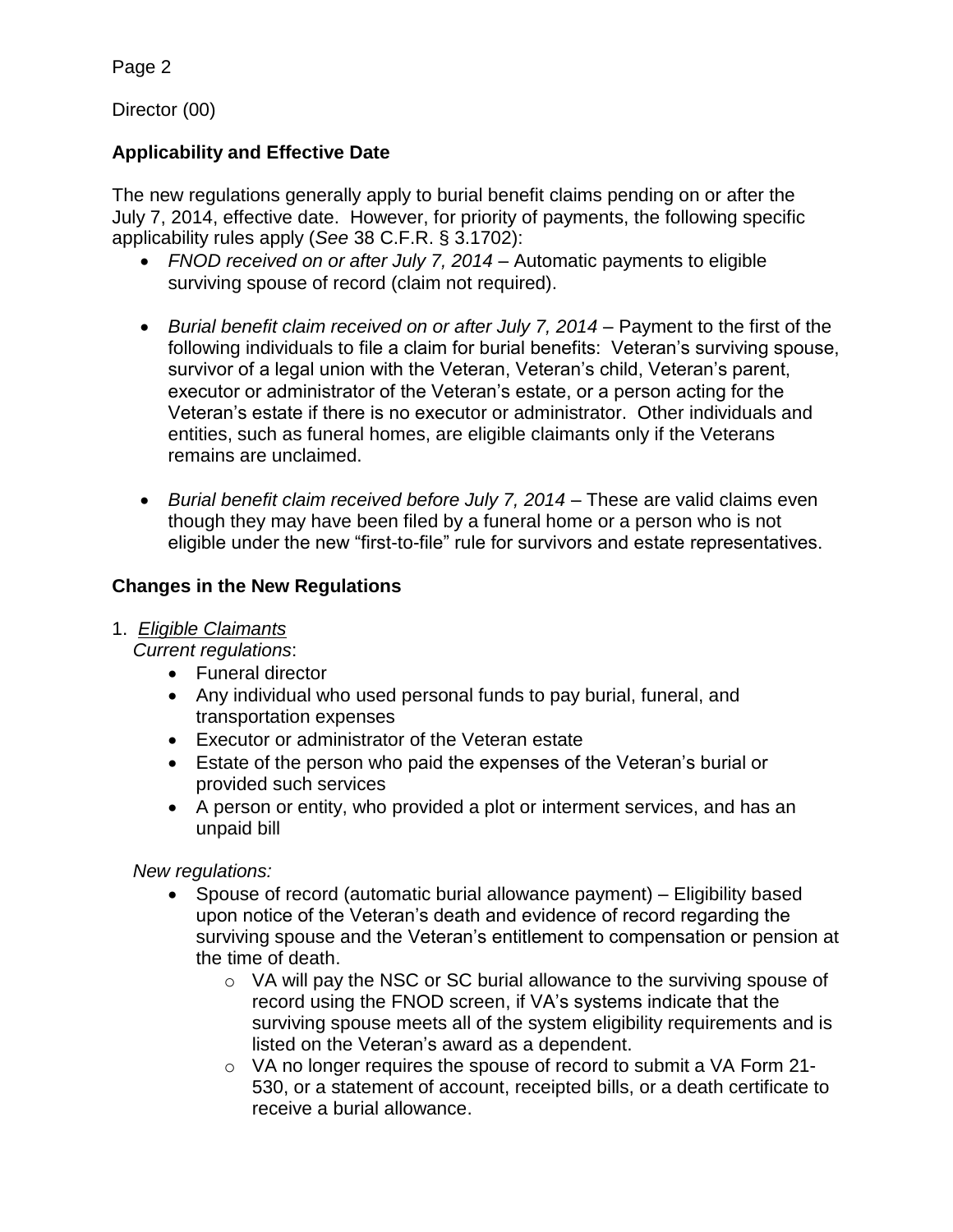Director (00)

- Spouse  $-$  If the automatic burial payment has been paid and the surviving spouse is the first to file, additional benefits may be paid to the spouse for:
	- o *NSC death* Upon receipt of a VA Form 21P-530, VA may pay additional burial benefits for plot or interment allowance or transportation reimbursement.
	- o *SC death* If the Veteran did not have a total service-connected disability rating at the time of death or have a total disability rating based upon individual unemployability for the periods prescribed in 38 U.S.C. § 1318, VA may pay additional burial benefits based upon receipt of a VA Form 21P-530 and a death certificate showing that the SC disability was a contributing cause of the Veteran's death.
- Other claimants (remains claimed but no automation)
	- $\circ$  If VA does not pay an automated burial allowance, it will pay the first person to file a VA Form 21P-530 certifying that he or she incurred the cost of the Veteran's burial and a death certificate.
	- $\circ$  The Veteran's surviving spouse, the survivor of a legal union between the Veteran and the survivor, the Veteran's children (any age), the Veteran's surviving parent or parents, or the executor or administrator of the Veteran's estate are eligible claimants.
	- o For purposes of burial benefits, a "legal union" means a formal relationship between the deceased Veteran and the survivor that existed on the date of the Veteran's death, was recognized under the law of the State in which the couple formalized the relationship, and was evidenced by the State's issuance of documentation memorializing the relationship.
- Other claimants (unclaimed remains) When VA determines that a Veteran's remains are unclaimed, VA will pay the "person or entity" that provided burial services for the remains of an unclaimed Veteran. A funeral home would qualify as an eligible "entity" if it provided burial services for the Veteran's unclaimed remains.
- State cemetery plot allowance For claims by a State or an agency or political subdivision of a State, VA will continue to separately pay the State cemetery plot allowance.

#### 2. *Funeral Home Claims Current regulations:*

 Funeral homes that arrange a Veteran's burial and funeral may file a claim for burial benefits if there is an unpaid balance.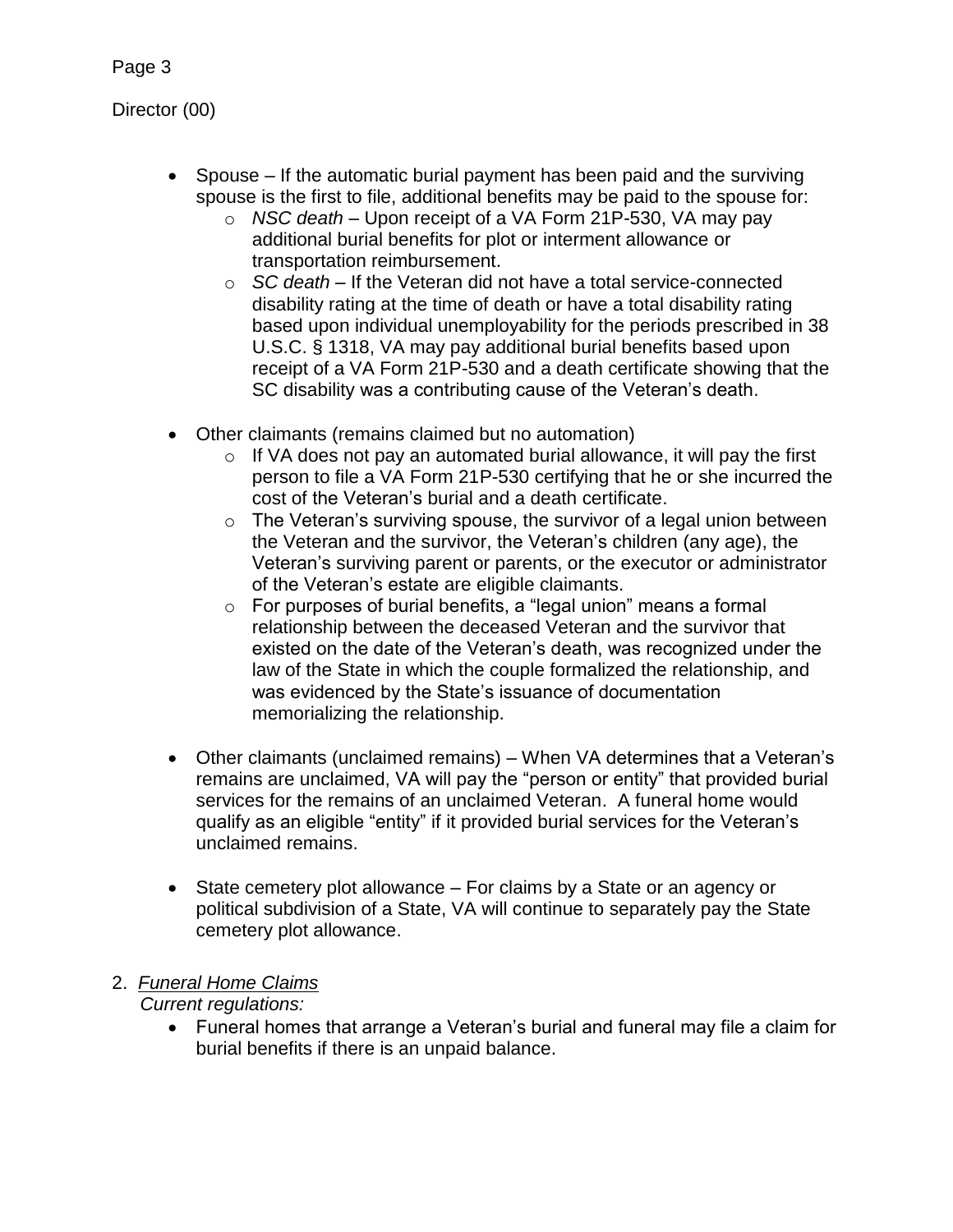## Director (00)

*New regulations:*

- VA no longer prioritizes payment to funeral directors, funeral homes, or other service providers for unpaid funeral services, unless the Veteran's remains are unclaimed. *See* 38 C.F.R. § 3.1702(b)(2).
- 3*. Burial Methods of Disposal*

## *Current regulations:*

Burial includes all the various recognized methods of disposing of the remains of deceased persons. For the purposes of payment of burial benefits, M21-1MR, VII.1.A.2.a discusses other recognized methods, including cremation, burial at sea, and medical school donation.

*New regulations:*

 Eight States (Maine, Colorado, Florida, Minnesota, Illinois, Oregon, Kansas and Maryland) have approved the use of alkaline hydrolysis (also known as "Green Cremation") for the disposal of remains. The new regulations add this method as an approved burial expense.

# 4. *Automated NSC and SC Burial Claims*

*Current regulations:*

VA does not currently automatically process NSC of SC burial claims.

*New regulations*:

• Processing a NSC or SC burial claim begins when VA receives notification of the Veteran's death or a signed VA Form 21P-530, Burial Application, certifying burial, transportation, plot or interment expenses were incurred and proof of the Veteran's death.

#### 5. *Non-Automated NSC and SC Burial benefit Current regulations:*

• Processing a NSC or SC burial claim begins once VA receives a signed VA Form 21P-530, Burial Application, with proof of the Veteran's death and a receipt for burial, transportation, plot or interment expenses.

 *Procedures under the new regulations*:

- Intake Processing Center (IPC) Processing Procedures See Enclosure A
- Veterans Service Representative (VSR) Processing Procedures See Enclosure B

# 6. *Role of Rating Activity for SC Death Burial Claims*

*Current regulations*:

 Under M21-1MR, VII.2.A.2.a, rating activity must grant service connection for cause of death either on a direct or contributory basis.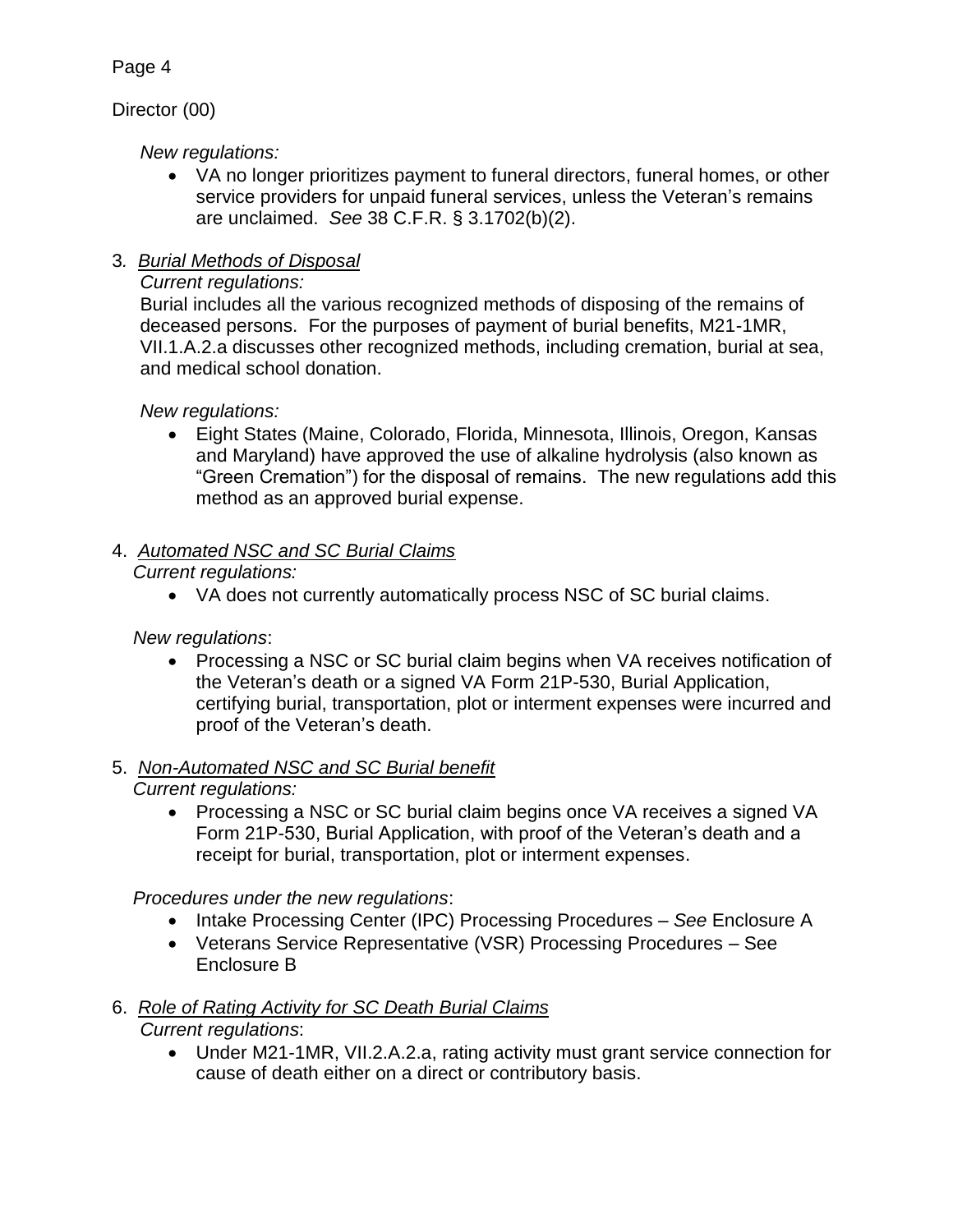## Director (00)

## *New regulations*:

- If the Veteran did not have a totally disabling rating (100 percent combined evaluation); or meet the requirements under § 1318 and the death certificate does show the SC disability as a direct or contributing factor to the Veteran's death, send the claim to the rating activity for an SC death determination.
- 7. *Eligibility for Burial of Unclaimed Remains of Indigent Veterans Current regulation*:
	- The NSC death burial allowance is payable if:
		- o A State or political subdivision of a State holds an indigent Veterans remains,
		- o There is no kin or other person claiming the body, or
		- o The Veteran's estate does not have adequate resources to cover funeral and burial costs, and
		- $\circ$  Evidence of record confirms that the Veteran has met all eligibility criteria for the burial allowance.

## *New regulations*:

- A burial allowance is payable if:
	- $\circ$  There is no next of kin or other person claiming the remains of the deceased Veteran, and
	- $\circ$  Sufficient resources are not available in the Veteran's estate to cover the burial and funeral expenses.
- A funeral home is an eligible claimant if it covered the cost of a burying the unclaimed remains of a Veteran.
- **The new regulations remove the wartime service or discharge due to disability requirements for payment of these benefits.**
- **If a Veterans remains are unclaimed**, VA no longer requires the Veteran to have been in receipt of compensation or pension at the time of death to pay burial benefits.

# 8. *Payment of Two or More Persons*

*Current regulations*:

• If two or more persons covered the cost of the Veteran's burial, VA divides the burial and plot or interment allowance payments according to each person's proportionate share, unless one person executes a waiver in favor of the other person.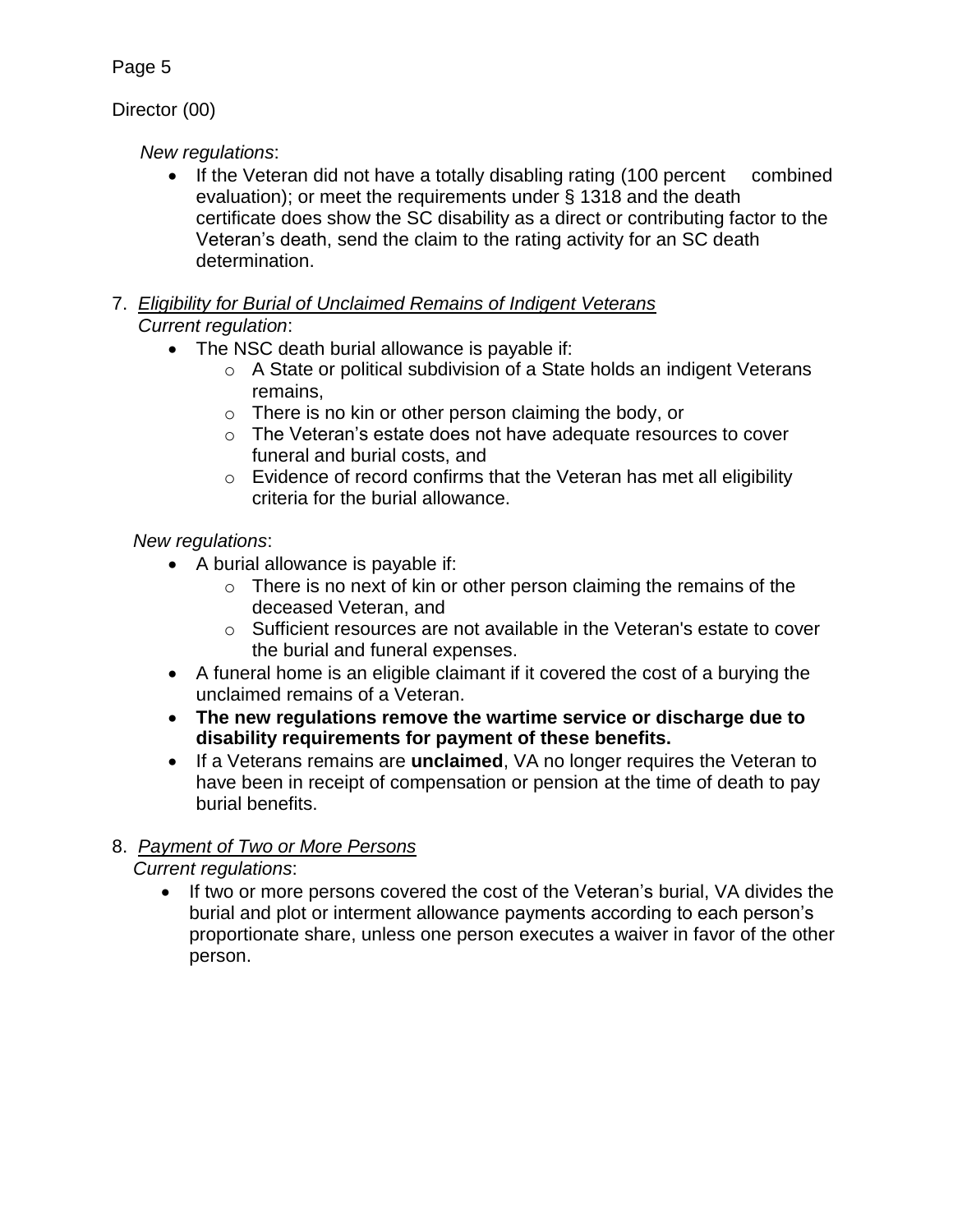#### Director (00)

#### *New regulations:*

 VA will pay burial benefits to a single person (survivor or estate representative) and no longer apportion burial benefit payments among multiple claimants. It is the responsibility of the survivor or estate representative to distribute benefits received from VA.

#### *Procedures:*

 Veterans Service Representative (VSR) Processing Procedures – See Enclosure B

## **References**

See the references to the new regulation provisions in Enclosures A and B. The new regulations, which VA published in the Federal Register on June 6, 2014, are available at [https://www.federalregister.gov/articles/2014/06/06/2014-13230/burial-benefits.](https://www.federalregister.gov/articles/2014/06/06/2014-13230/burial-benefits)

Enclosure C is a list of affected manual provisions**.** 

## **Updates**

Pension and Fiduciary Service will revise the Adjudication Procedures Manual and training material to incorporate the new regulations and any procedures necessary for full implementation.

## **Questions**

Send questions regarding this fast letter to Pension and Fiduciary (P&F) Service at VAVBAWAS/CO/PENSIONPOL&PROC. P&F Service will establish a frequently asked questions link for this fast letter on its intranet site at <http://vbaw.vba.va.gov/PENSIONANDFIDUCIARY/pension/faq.asp>

> /S/ David R. McLenachen **Director** Pension and Fiduciary Service

**Enclosures**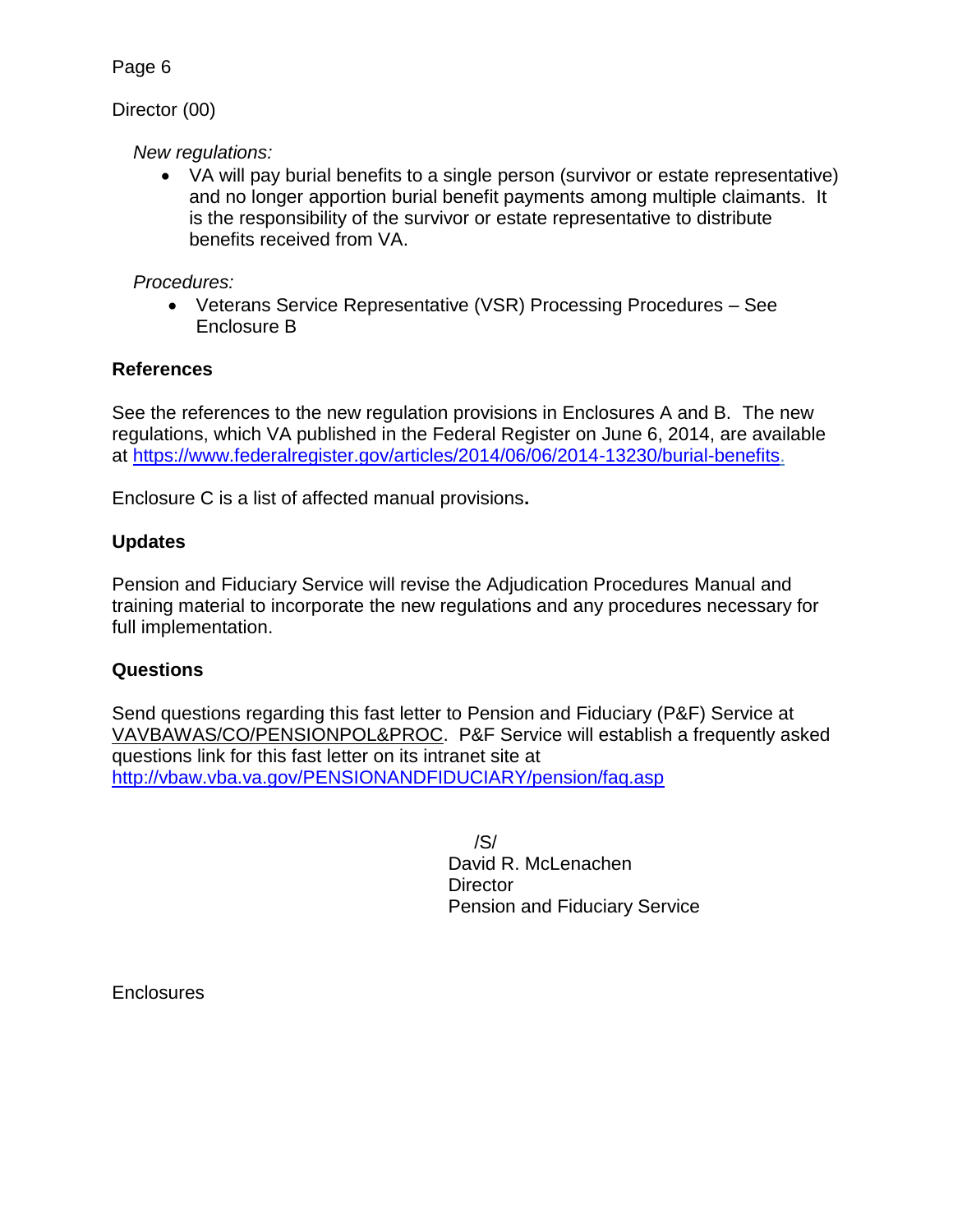#### **Enclosure A Intake Processing Center (IPC) Procedures**

The IPC should follow the steps below when it receives a burial claim. Prior to establishing an EP 160, Claims Assistants should review VA systems to verify that the FNOD was processed.

| If a burial claim is<br>received and     | Then                                                                                                                                       | <b>Reference</b>                                                                              |
|------------------------------------------|--------------------------------------------------------------------------------------------------------------------------------------------|-----------------------------------------------------------------------------------------------|
| the FNOD has<br>been processed           | establish EP 160*<br>$\bullet$<br>update Corporate record, if needed<br>process for upfront scanning<br>$\bullet$                          | M21-1MR Part<br>$\bullet$<br>III, subpart<br>ii.1.B.5.c.                                      |
| the FNOD has not<br>been processed       | enter the FNOD<br>establish EP 160*<br>$\bullet$<br>Update Corporate record, if needed<br>process for upfront scanning                     | M21-1MR,<br>Part III,<br>subpart<br>ii.8.A.1.b<br>M21-1MR Part<br>III, subpart<br>ii.1.B.5.c. |
| a survivor's claim<br>is already pending | establish EP 160*<br>Update Corporate record, if needed<br>associate EP 160 with pending<br>claim                                          | M21-1MR Part<br>III, subpart<br>ii.1.B.5.c.                                                   |
| an EP 160 is<br>already pending          | establish a separate EP 160*<br>modifier for the claim, e.g., EP 161<br>update Corporate record, if needed<br>process for upfront scanning | M21-1MR Part<br>III, subpart<br>ii.1.B.5.c.                                                   |

Add applicable modifiers to the EP 160 as determined by your station.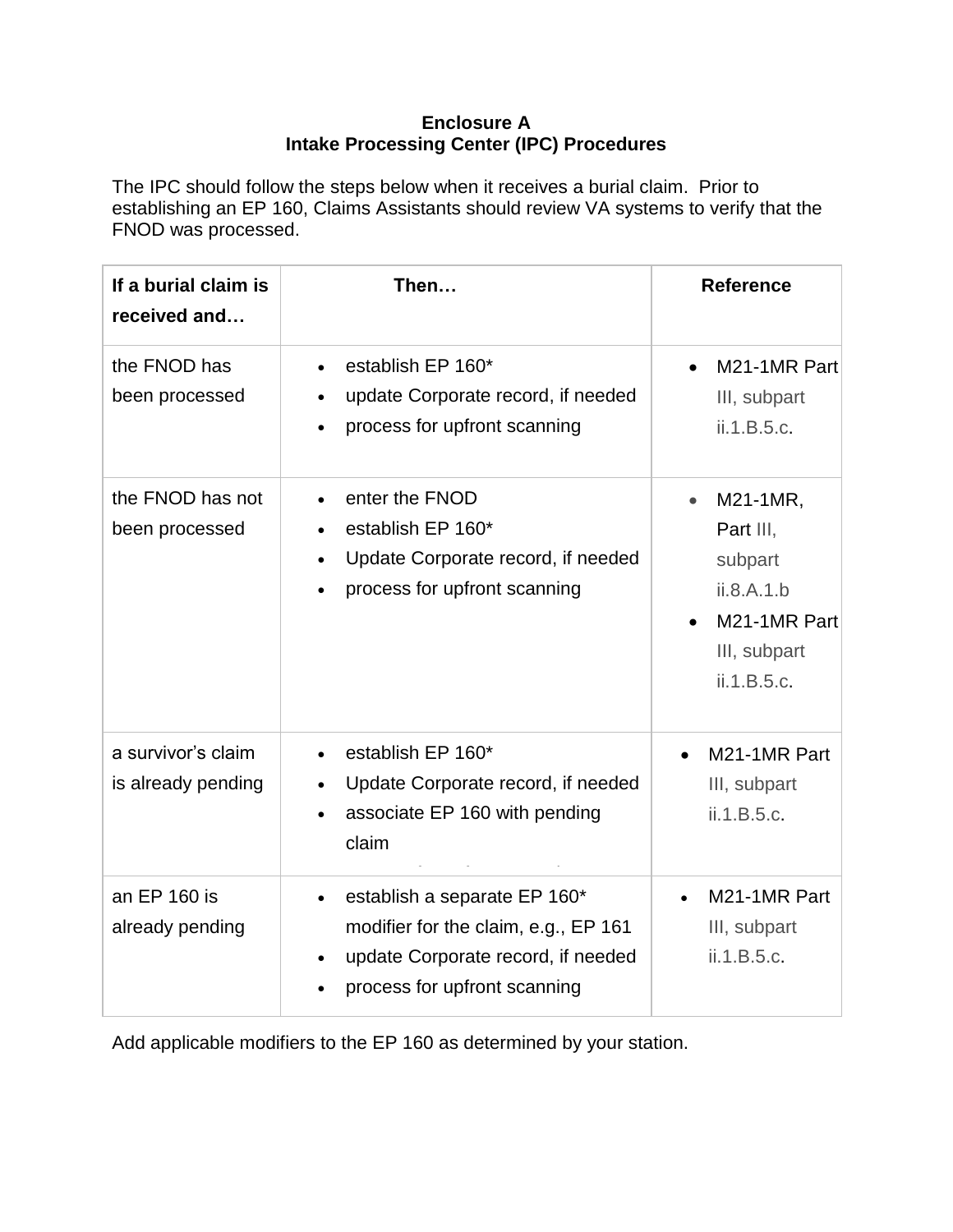#### **Enclosure B VSR Procedures**

VSRs should follow the steps below when processing a burial claim. VSRs should review VA systems to verify whether a burial claim and/or FNOD was previously processed.

| If a burial claim is<br>received and                                                     | Then $\dots$                                                                                                                                                                                                                                                                                                                                                       | <b>Reference</b>                  |
|------------------------------------------------------------------------------------------|--------------------------------------------------------------------------------------------------------------------------------------------------------------------------------------------------------------------------------------------------------------------------------------------------------------------------------------------------------------------|-----------------------------------|
| an FNOD was not<br>previously processed and<br>there is a surviving<br>spouse of record  | Process the FNOD according to<br>enclosure A<br>If there is a surviving spouse of<br>record, process the burial claim<br>paying plot or internment and<br>transportation as applicable<br>If there is no surviving spouse of<br>$\bullet$<br>record, process the burial claim<br>paying all applicable benefits<br>Pay the first eligible living<br>person to file | Enclosure A<br>38 C.F.R. § 3.1702 |
| an FNOD was not<br>previously processed and<br>there is no surviving<br>spouse of record | Process the FNOD according to<br>enclosure A<br>Subsequently process the burial<br>claim paying all applicable<br>benefits<br>Pay the first eligible living<br>person to file                                                                                                                                                                                      | Enclosure A<br>38 C.F.R. § 3.1702 |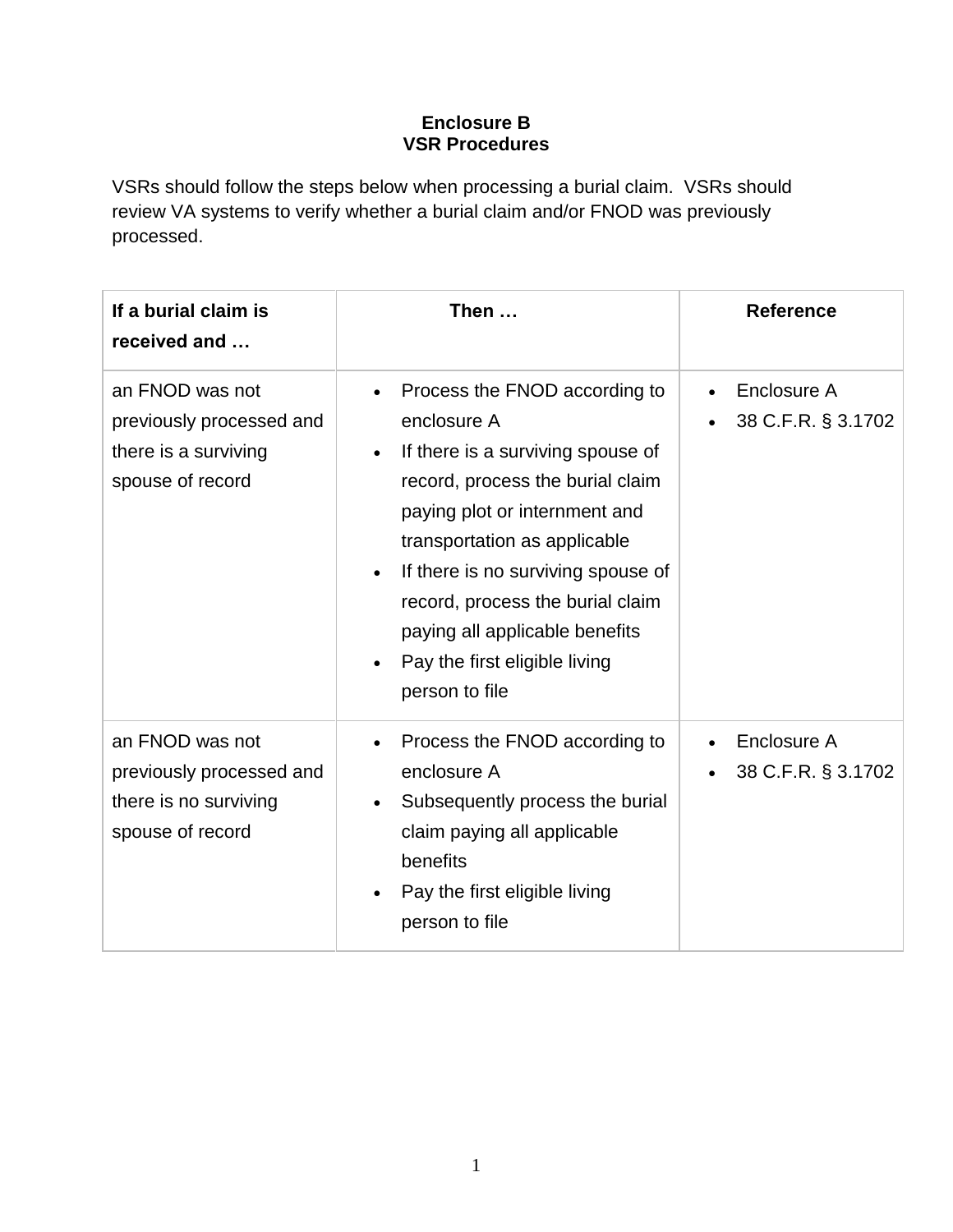| <b>SC Death Claim:</b><br>the surviving spouse was<br>paid the \$300 NSC burial<br>benefit via automation<br>and the claim is for SC<br>burial                                                               | Send the supplemental<br>$\bullet$<br>claim to the rating activity<br>Pay burial, plot/interment,<br>and/or transportation, as<br>applicable<br>Pay the first eligible living<br>$\bullet$<br>person to file | 38 C.F.R. § 3.1704<br>$\bullet$<br>38 C.F.R. § 3.1702<br>38 U.S.C. 2307                                                                                                                  |
|--------------------------------------------------------------------------------------------------------------------------------------------------------------------------------------------------------------|--------------------------------------------------------------------------------------------------------------------------------------------------------------------------------------------------------------|------------------------------------------------------------------------------------------------------------------------------------------------------------------------------------------|
| <b>NSC or SC Death Claim:</b><br>the surviving spouse was<br>paid the \$300 or the<br>\$2000 benefit via<br>automation and a claim<br>for non-service-<br>connected or service-<br>connected burial is filed | Pay burial, plot/interment,<br>and/or transportation, as<br>applicable<br>Pay the first eligible living<br>person to file                                                                                    | 38 C.F.R. § 3.1702<br>$\bullet$<br>38 C.F.R. § 3.1703(b)(2)<br>$\bullet$<br>38 U.S.C. § 2307<br>$\bullet$<br>38 U.S.C. § 2302<br>$\bullet$<br>38 U.S.C. § 2402<br>38 U.S.C. § 2303(b)(2) |
| a burial claim was not<br>previously processed via<br>automation and the claim<br>is for non-service-<br>connected burial                                                                                    | Pay burial, plot/interment,<br>and/or transportation, as<br>applicable<br>Pay the first eligible living<br>person to file                                                                                    | 38 C.F.R. § 3.1705                                                                                                                                                                       |
| a burial claim was not<br>previously processed via<br>automation and the claim<br>is for service-connected<br>burial                                                                                         | Send the claim to the<br>rating activity<br>Subsequently process the<br>burial claim paying all<br>applicable benefits<br>Pay the first eligible living<br>person to file                                    | 38 C.F.R. § 3.1704                                                                                                                                                                       |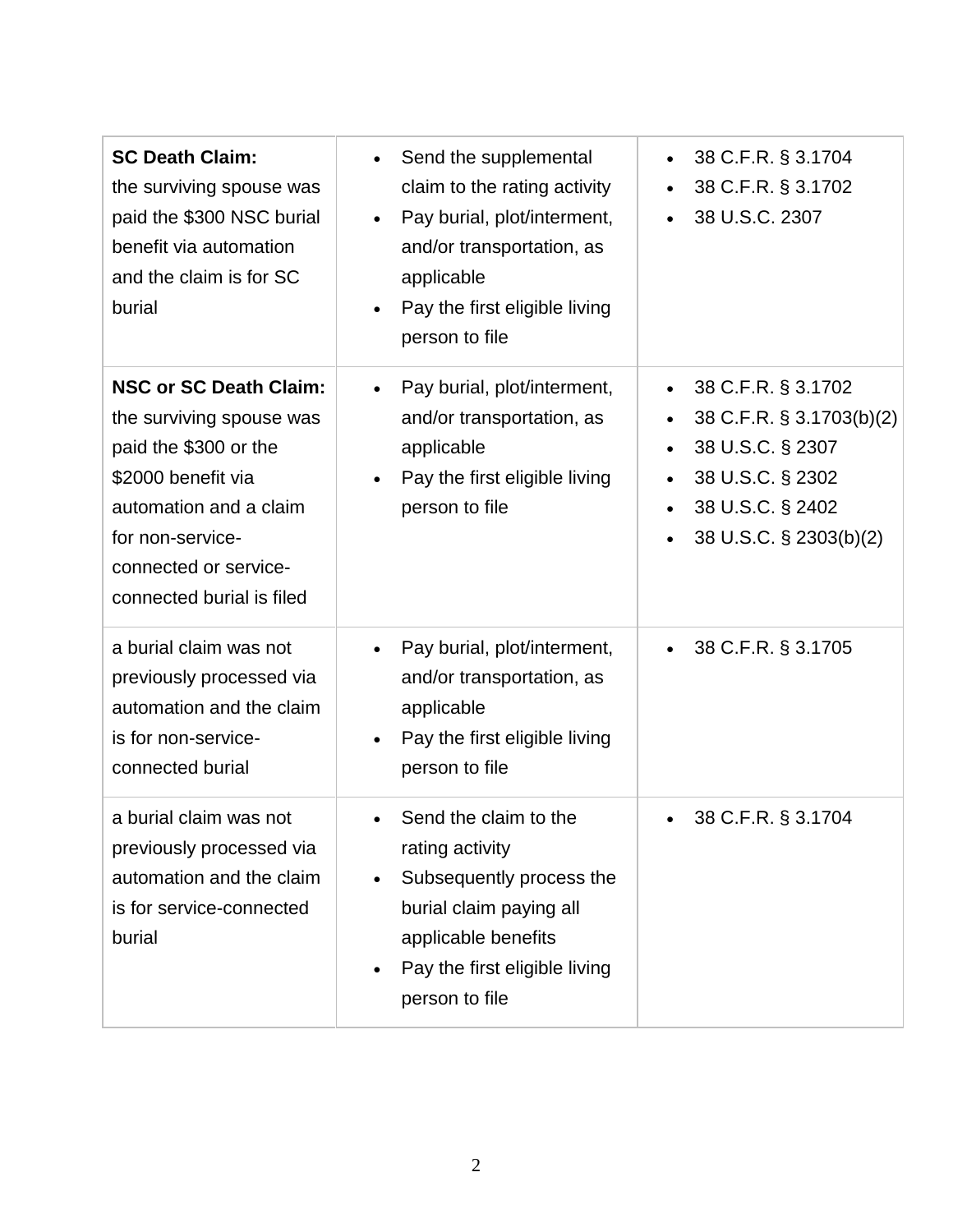| the Veteran did not have<br>a totally disabling rating<br>(100 percent combined<br>evaluation) or meet the<br>requirements under §<br>1318 and the death<br>certificate <b>does</b> show<br>the SC disability as a<br>direct or contributing<br>factor to the Veteran's<br>death | send the claim to the rating<br>$\bullet$<br>activity<br>Subsequently process the<br>$\bullet$<br>burial claim paying all<br>applicable benefits<br>Pay the first eligible living<br>$\bullet$<br>person to file                                                                                                       | 38 C.F.R. § 3.1704<br>$\bullet$          |
|----------------------------------------------------------------------------------------------------------------------------------------------------------------------------------------------------------------------------------------------------------------------------------|------------------------------------------------------------------------------------------------------------------------------------------------------------------------------------------------------------------------------------------------------------------------------------------------------------------------|------------------------------------------|
| there are multiple burial<br>claimants                                                                                                                                                                                                                                           | The claim with the earliest<br>$\bullet$<br>date stamp is the proper<br>claimant<br>Deny the claims that have<br>$\bullet$<br>later date stamps and process<br>the claim that has the earliest<br>date stamp<br>It is the responsibility of the<br>$\bullet$<br>proper claimant to distribute<br>benefits as necessary | 38 C.F.R. § 3.1702(b)<br>$\bullet$       |
| the claim is for an<br>Veteran's unclaimed<br>remains and there is no<br>verification of wartime<br>service or the Veteran<br>was not discharged from<br>service due to disability                                                                                               | Do not develop for wartime<br>service verification or service<br>treatment records<br>Subsequently process the<br>$\bullet$<br>burial claim paying all<br>applicable benefits                                                                                                                                          | 38 C.F.R. § 3.1708<br>38 C.F.R. § 3.1709 |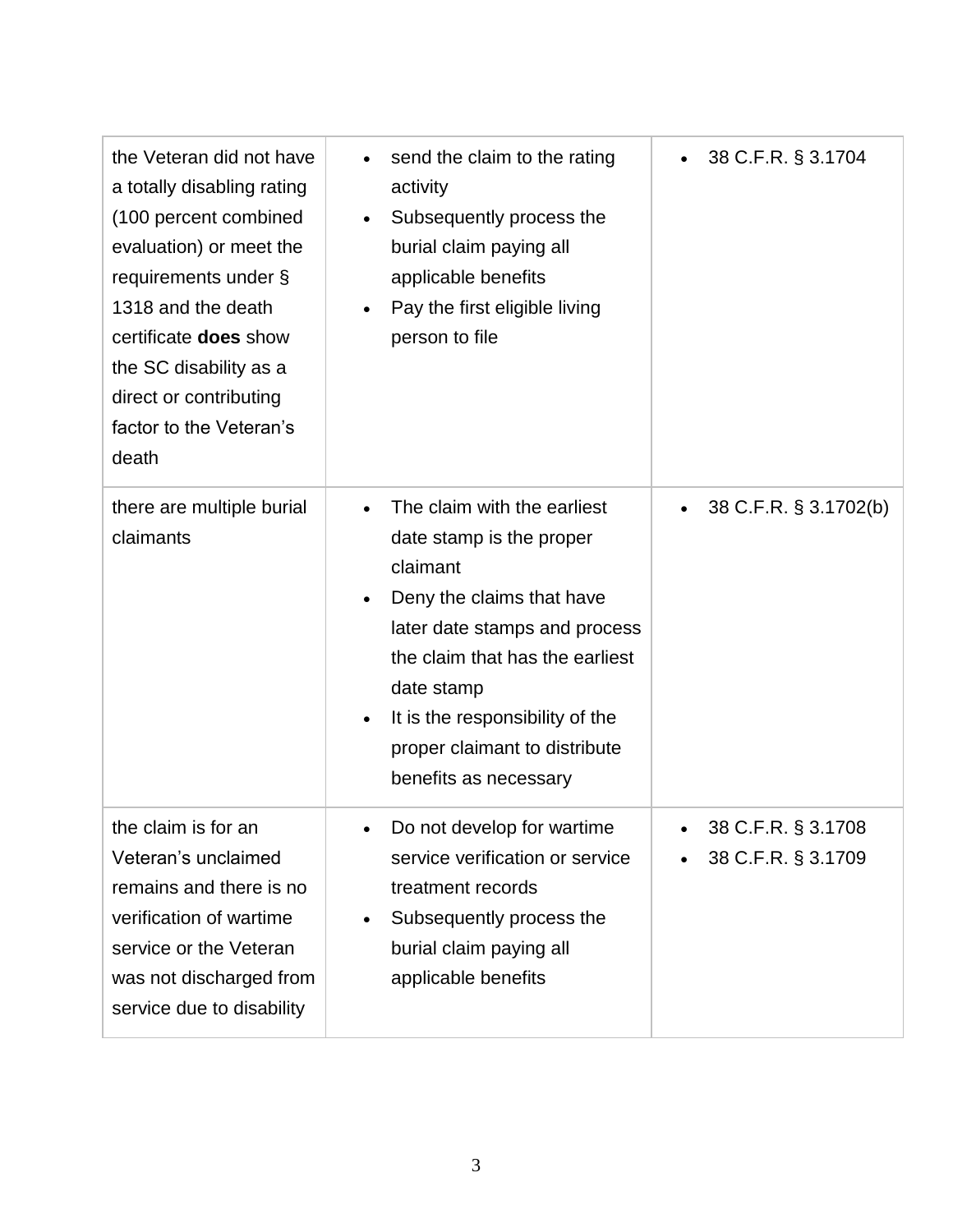| the claim is received           | Disallow the claim<br>$\bullet$ | 38 C.F.R. § 3.1702(b)<br>$\bullet$ |
|---------------------------------|---------------------------------|------------------------------------|
| from a funeral home, on         |                                 |                                    |
| or after July 7, 2014,          |                                 |                                    |
| and the claim is <b>NOT</b> for |                                 |                                    |
| an unclaimed Veteran's          |                                 |                                    |
| remains                         |                                 |                                    |
|                                 |                                 |                                    |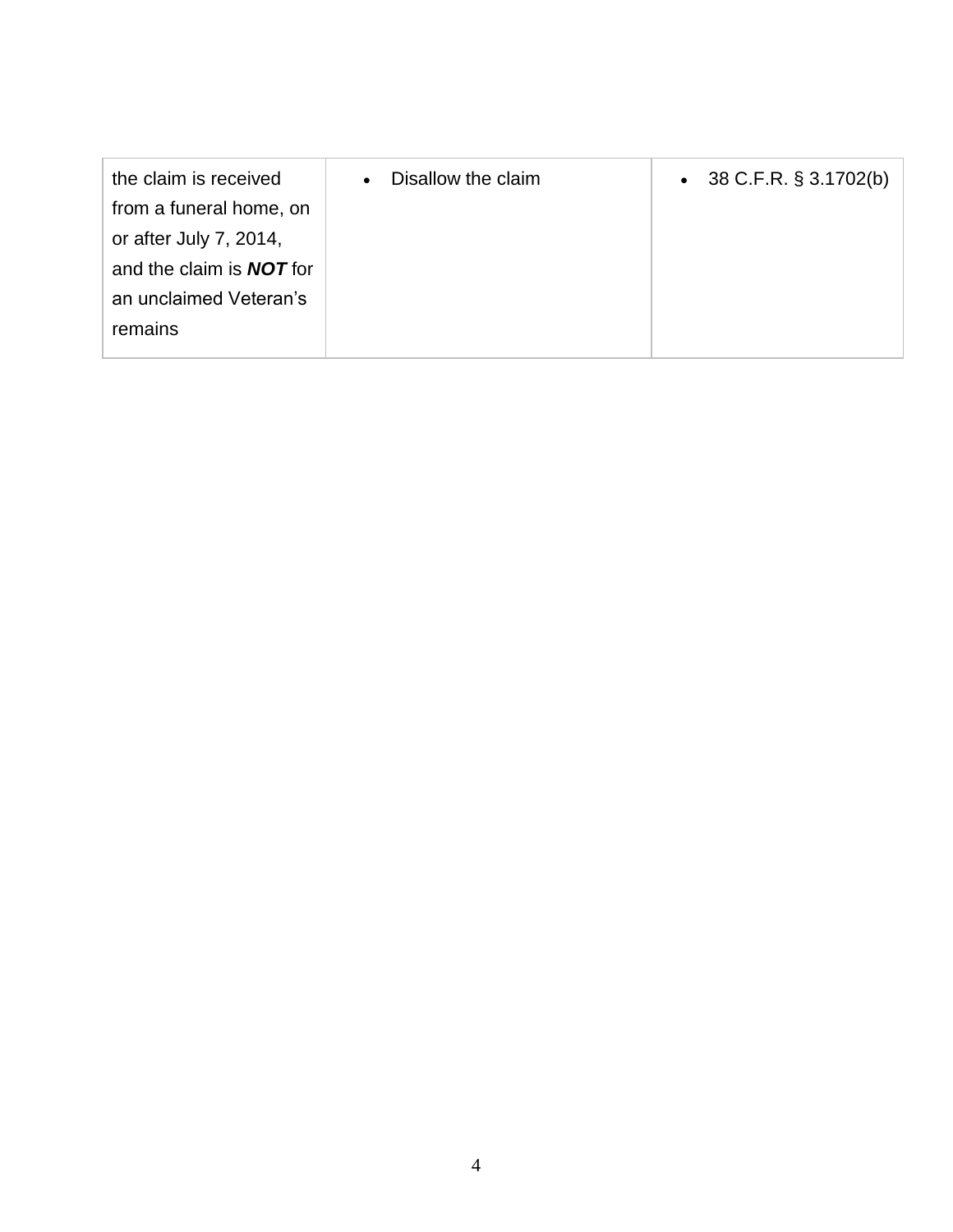| <b>Enclosure C</b>                        |  |  |
|-------------------------------------------|--|--|
| <b>M21-1MR Manual Provisions Affected</b> |  |  |

| <b>MR Citation</b>                           | <b>Content</b>                     | <b>Reason</b>                                                                                                                                                                                                                                                                                                                                                                                                                                                                                 |
|----------------------------------------------|------------------------------------|-----------------------------------------------------------------------------------------------------------------------------------------------------------------------------------------------------------------------------------------------------------------------------------------------------------------------------------------------------------------------------------------------------------------------------------------------------------------------------------------------|
| M21-1MR, VII.1.B.5.b<br>M21-1MR, VII.1.A.2.g | <b>Eligible Claimants</b>          | <b>Automated Burial payments</b><br>paid to the surviving spouse<br>of record once VA receives<br>the FNOD. If the spouse of<br>record initially receives NSC<br>burial, the spouse must follow<br>the first to file procedures to<br>receive additional benefits<br>e.g. SC burial and<br>transportation expenses. All<br>other claimants must submit a<br>VA Form 21P-530 with death<br>certificate and funeral<br>receipt(s) in accordance with<br>the first to file burial<br>regulation. |
| M21-1MR, VII.1.B.6.a<br>M21-1MR, VII.1.A.2.g | <b>Claims by Funeral Directors</b> | <b>Funeral Director</b><br>reimbursement now falls<br>under Veterans whose<br>remains are unclaimed, when<br>VA records show no surviving<br>spouse of record.                                                                                                                                                                                                                                                                                                                                |
| M21-1MR, VII.1.A.2.a                         | <b>Burial Methods of Disposal</b>  | Currently 8 states have<br>approved the use of alkaline<br>hydrolysis also known as<br>"Green Cremation" for use in<br>the disposal of remains. The<br>new burial regulations<br>approve the use where lawful.<br>When adjudicating burial<br>claims that show the alkaline<br>process, check to verify the<br>process occurred in one of<br>the 8 states. If not, conduct a<br>search of the State's<br>cremation laws to verify<br>burial/cremation law changes.                            |